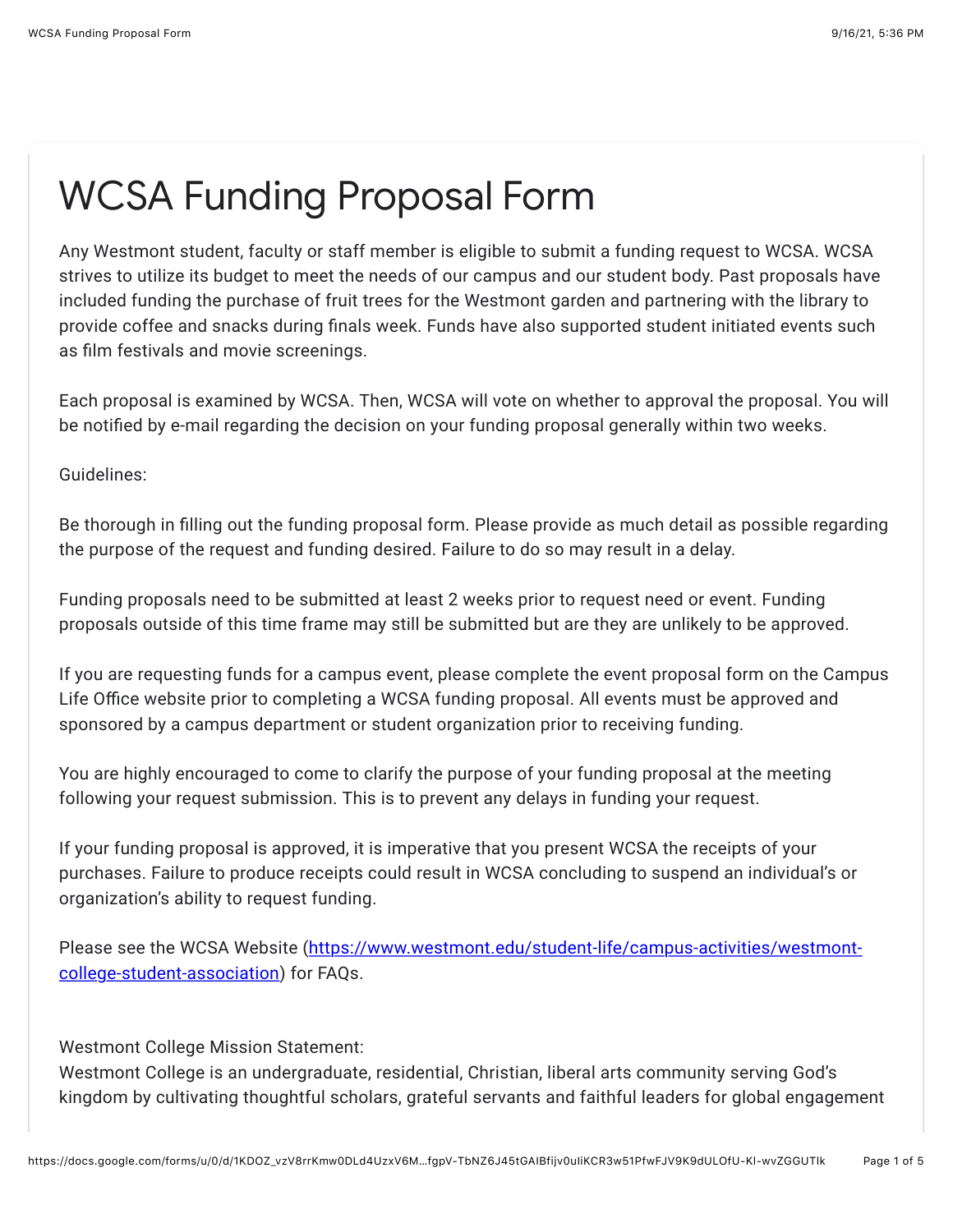with the academy, church and world.

## WCSA Mission Statement:

WCSA is the voice that represents the diverse views, beliefs, needs, and desires of our student body. We seek to unify faculty, staff, administration, and students by promoting communication and initiating change at Westmont College.

Group Name \*

Residence life (GLC)

Contact Person \*

Zab Potter

Contact Email \*

zpotter@westmont.edu

Project Name \*

Mental Health: Stories, Spirituality, and Awareness

Department Affiliation \*

Psychology, religious studies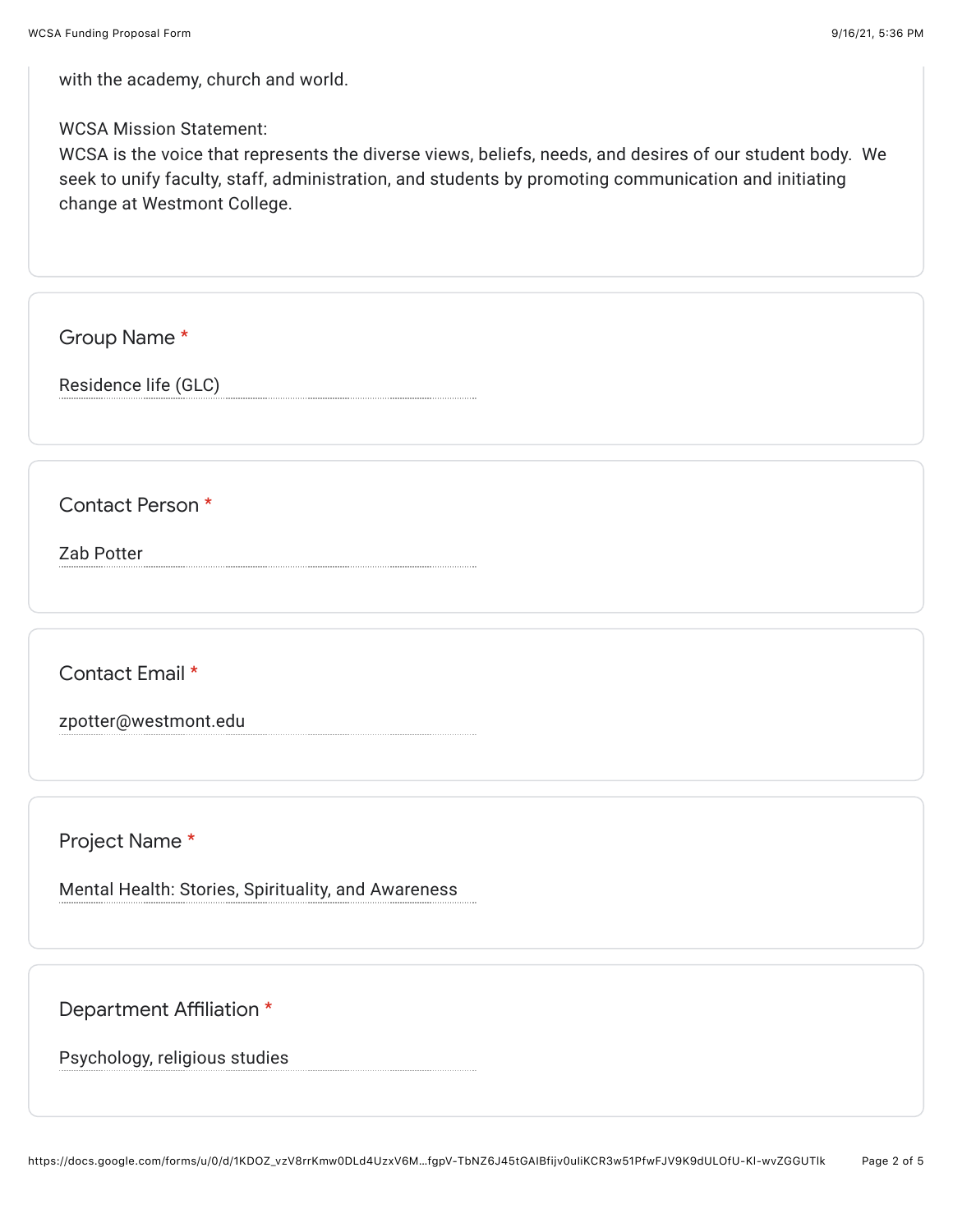| Proposal Date *         |  |  |
|-------------------------|--|--|
| <b>MM</b><br>DD<br>YYYY |  |  |
| 09 / 14 / 2021          |  |  |
|                         |  |  |
|                         |  |  |
| Project Date *          |  |  |
| MM<br>DD<br>YYYY        |  |  |
| 09 / 29 / 2021          |  |  |
|                         |  |  |
|                         |  |  |

| Is the event open to the entire student body? *       |  |
|-------------------------------------------------------|--|
| Yes<br>No                                             |  |
|                                                       |  |
| Has your group submitted a funding proposal before? * |  |
| Yes                                                   |  |
| No                                                    |  |
|                                                       |  |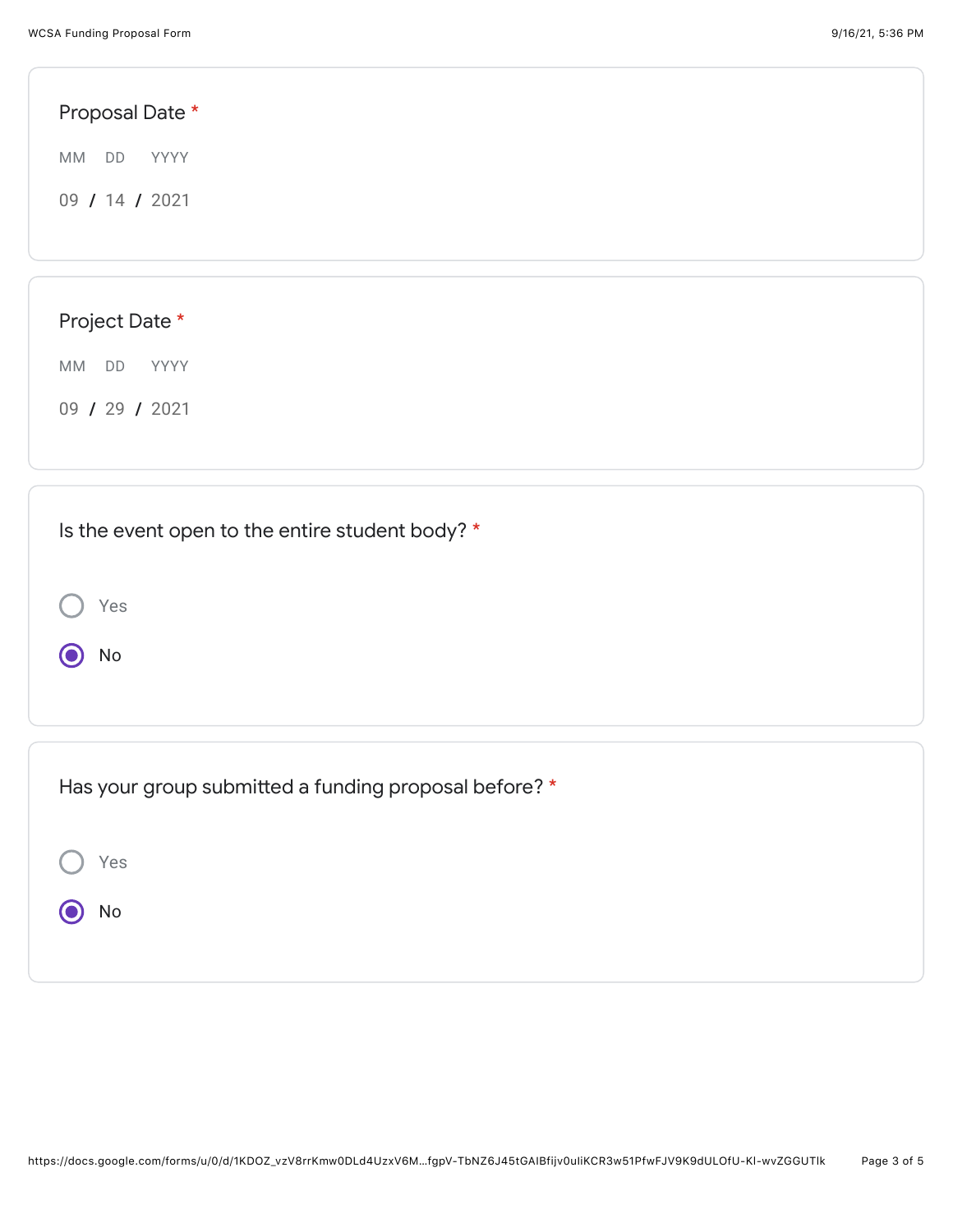If yes, when?

Describe the nature of your project (Target population, number of students involved, length of project, etc.) \*

We are putting on an event for GLC and OV students in conjunction with Resident Life's educational program for the month of September, Mindful Wellness, and the survey responses of many GLC students that requested that we address mental health as a hall. We are hoping to have around 100 students (GLC + OV) as well as some faculty. This will take place Wednesday 9/29 from 8:30-10 pm.

What do you hope to achieve with this project? \*

We hope that students will feel the freedom to be honest and open about their mental health, especially in a Christian setting where mental health can be stigmatized and have the tendency to be overspiritualized. We want to explore the relationship between spirituality, church, and mental health. We also hope that this will be a time, since we are also opening the event to all faculty members, for there to be space to pursue mutual understanding when it comes to engaging with students' (and professors'!) mental health. With donuts, gluten free snacks, tea, hot chocolate, and wellness bags, we hope to help foster an atmosphere where people feel safe and heard.